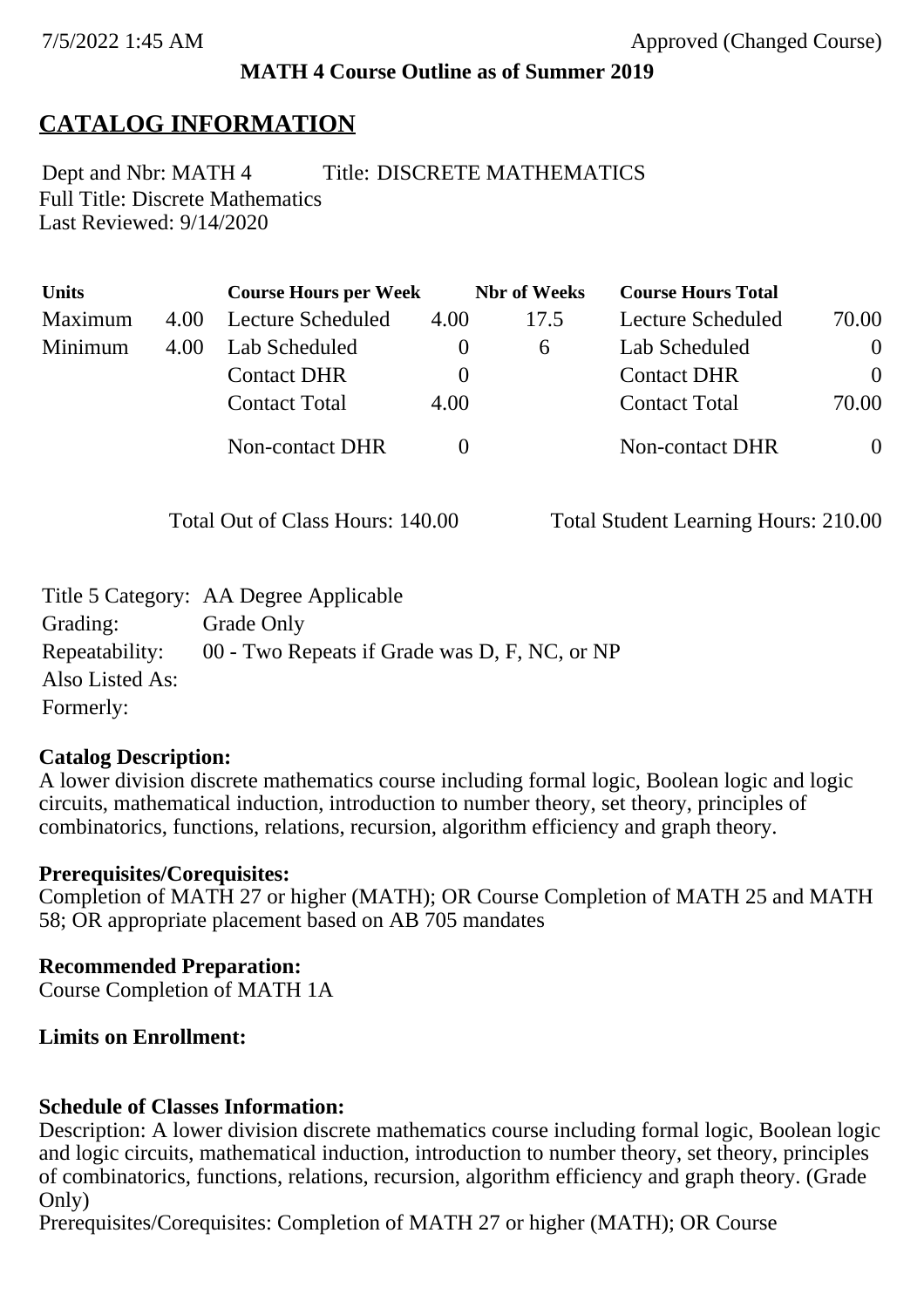Completion of MATH 25 and MATH 58; OR appropriate placement based on AB 705 mandates Recommended: Course Completion of MATH 1A Limits on Enrollment: Transfer Credit: CSU;UC. Repeatability: Two Repeats if Grade was D, F, NC, or NP

# **ARTICULATION, MAJOR, and CERTIFICATION INFORMATION:**

| <b>AS Degree:</b>                 | Area<br>B                                       | Communication and Analytical Fall 2001                                   |                  | Effective:                           | Inactive: |
|-----------------------------------|-------------------------------------------------|--------------------------------------------------------------------------|------------------|--------------------------------------|-----------|
| <b>CSU GE:</b>                    | <b>MC</b><br><b>Transfer Area</b><br><b>B</b> 4 | <b>Thinking</b><br><b>Math Competency</b><br>Math/Quantitative Reasoning |                  | Fall 1981<br>Effective:<br>Fall 2001 | Inactive: |
| IGETC:                            | <b>Transfer Area</b><br>2A                      | Mathematical Concepts $\&$<br><b>Quantitative Reasoning</b>              |                  | Effective:<br>Fall 2001              | Inactive: |
| <b>CSU Transfer:</b> Transferable |                                                 | Effective:                                                               | <b>Fall 2001</b> | Inactive:                            |           |
| <b>UC Transfer:</b> Transferable  |                                                 | Effective:                                                               | Fall 2001        | Inactive:                            |           |

# **CID:**

## **Certificate/Major Applicable:**

[Major Applicable Course](SR_ClassCheck.aspx?CourseKey=MATH4)

# **COURSE CONTENT**

# **Student Learning Outcomes:**

Upon completion of the course, students will be able to:

- 1. Recognize valid forms of arguments using predicate logic.
- 2. Construct mathematical proofs of propositions from elementary number theory.
- 3. Apply combinatorics and set theory to counting problems.
- 4. Analyze formal languages using finite-state automata.

# **Objectives:**

During this course, students will:

- 1. Properly structure mathematical algorithms and proofs.
- 2. Prove theorems by induction.
- 3. Apply algorithms from elementary number theory.
- 4. Use set theory and Boolean algebra to construct proofs and solve problems.
- 5. Apply combinatorics to counting problems, including use of Pigeonhole, Principle, permutations, combinations, and probability.
- 6. Analyze functions, inverse functions, and finite-state automata.
- 7. Solve recurrence relations and use recursion to analyze algorithms.
- 8. Analyze the efficiency of algorithms.
- 9. Recognize relations and their properties.
- 10. Use graph theory and matrix representations to develop appropriate models.

# **Topics and Scope:**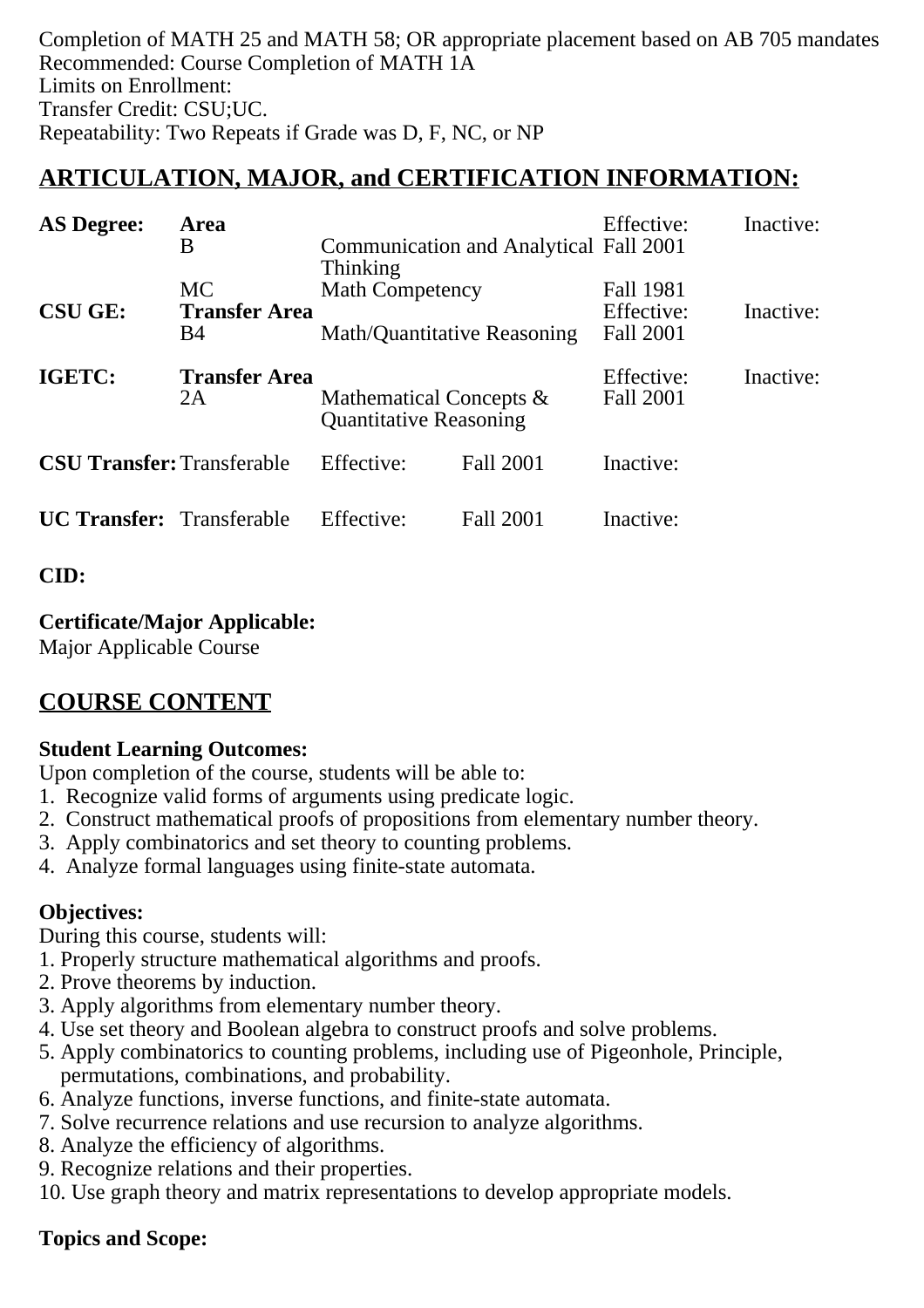I. Logic

A. Logical form, tautology, and symbolic representation in prepositional logic

- B. Equivalence and minimization of Boolean circuits
- C. Valid and invalid arguments
- D. Quantified statements and predicate logic
- E. Proof strategies
- F. Logic programming
- II. Mathematical Induction
	- A. Sequences
	- B. Weak and strong induction
	- C. Well-ordering principle
	- D. Correctness of algorithms
- III. Combinatorics
	- A. Counting
	- B. Probability
	- C. Possibility trees
	- D. Multiplication rule
	- E. Addition rule
	- F. Inclusion/exclusion
	- G. Permutations
	- H. Combinations and Binomial Theorem
	- I. Counting of multisets
- IV. Set Theory
	- A. Definitions
	- B. Binary operations
	- C. Properties
	- D. Partitions
	- E. Power sets
	- F. Boolean algebra
- V. Functions
	- A. Definition
	- B. One-to-one, onto, and inverse functions
	- C. Composition of functions
- VI. Recursion
	- A. Sequences defined recursively
	- B. Solving recurrence relations by iteration
	- C. Solutions of second-order linear homogeneous recurrence relations with constant coefficients
- VII. Algorithm Efficiency
	- A. Comparison of real valued functions and their graphs
	- B. Big O notation
	- C. Calculations of efficiency
- VIII. Relations
	- A. Relations on sets
	- B. Reflexivity
	- C. Symmetry
	- D. Transitivity
	- E. Equivalence relations and modular arithmetic
	- F. Relational Databases
- IX. Graph Theory
	- A. Paths, Euler and Hamiltonian circuits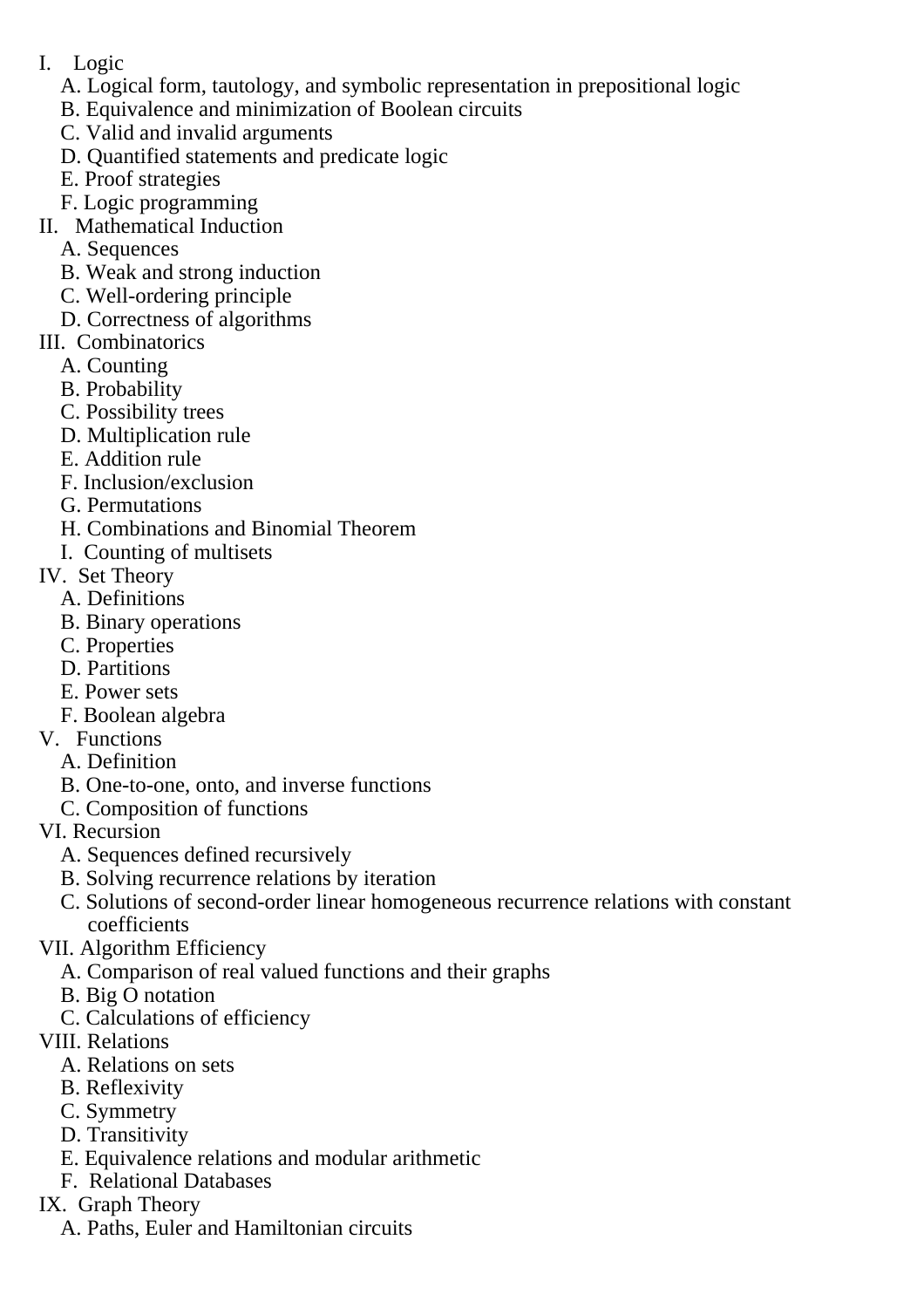- B. Matrix representations of graphs
- C. Trees and its applications: decision trees, Huffman codes
- D. Graph algorithms: minimal spanning tree, Warshall's algorithm
- X. Formal Languages and Automata
	- A. Languages and regular expressions
	- B. Finite-state automata

#### **Assignment:**

- 1. Reading assignments (0-50 pages per week).
- 2. Homework assignments (15-30) consisting of 5-35 problems from required text(s) or supplementary materials chosen by the instructor.
- 3. Exams (2-6) including final exam, and quizzes (0-8).
- 4. Projects (0-2): research papers on a specific topic (5-10 pages) or presentations given as posters or short talks. Papers and presentations must be related to topics taught in the course.

## **Methods of Evaluation/Basis of Grade:**

**Writing:** Assessment tools that demonstrate writing skills and/or require students to select, organize and explain ideas in writing.

None, This is a degree applicable course but assessment tools based on writing are not included because problem solving assessments are more appropriate for this course.

**Problem Solving:** Assessment tools, other than exams, that demonstrate competence in computational or noncomputational problem solving skills.

Homework problems

**Skill Demonstrations:** All skill-based and physical demonstrations used for assessment purposes including skill performance exams.

None Skill Demonstrations<br>  $\begin{array}{c} \text{Skill,} \\ 0 \text{ - } 0\% \end{array}$ 

**Exams:** All forms of formal testing, other than skill performance exams.

Exams and quizzes Exams and quizzes Exams

**Other:** Includes any assessment tools that do not logically fit into the above categories.

## **Representative Textbooks and Materials:**

Discrete Mathematics. 8th ed. Johnsonbaugh, Richard. Pearson. 2017

| $\sim$ , $\sim$ |  |
|-----------------|--|
|                 |  |
| Problem solving |  |
| $5 - 20%$       |  |
|                 |  |
|                 |  |

Writing  $0 - 0\%$ 

 $0 - 0\%$ 

70 - 95%

Projects Other Category Other Category Other Category Other Category  $0 - 10\%$